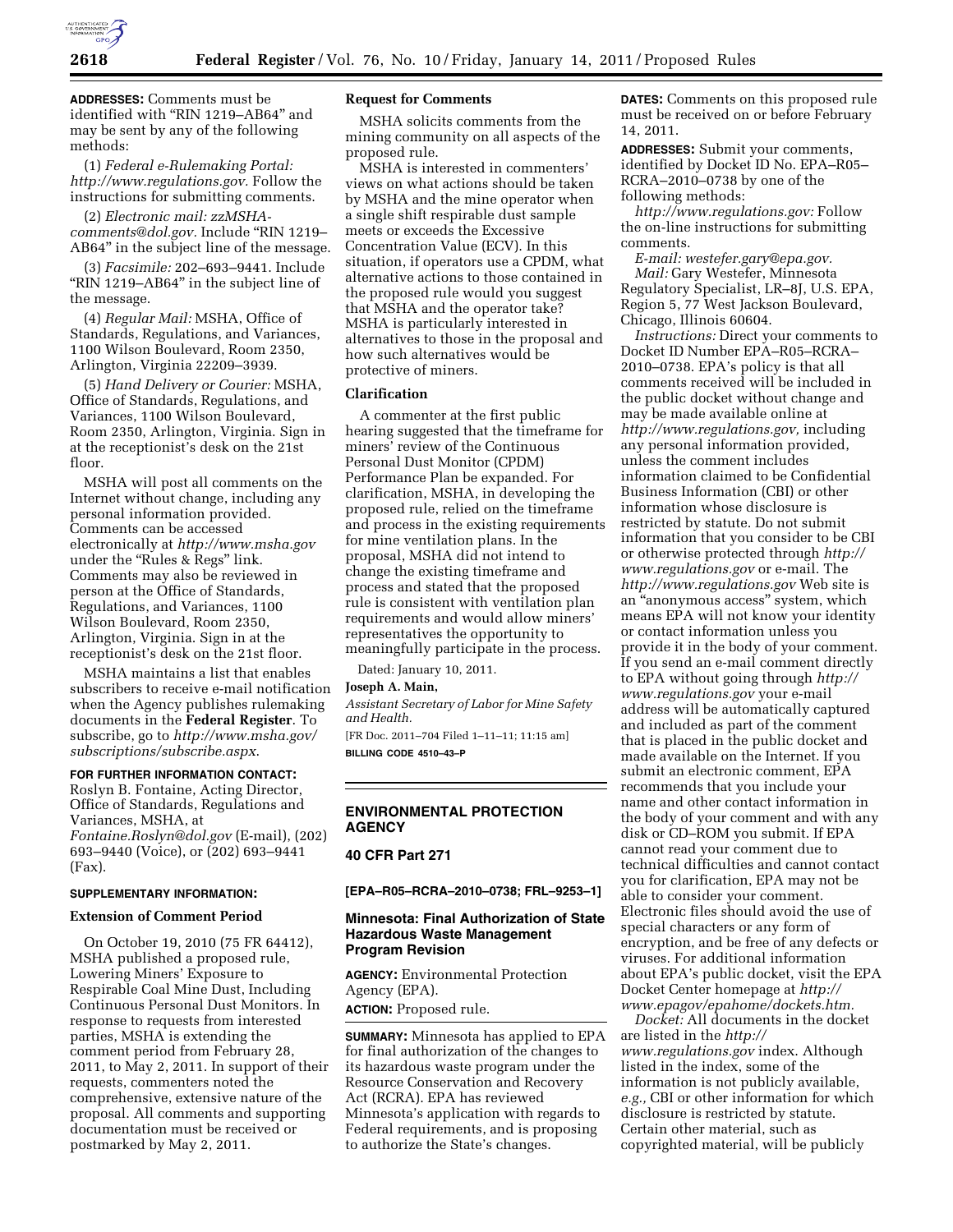available only in hard copy. Publicly available docket materials are available either electronically in *[http://](http://www.regulations.gov)  [www.regulations.gov](http://www.regulations.gov)* or in hard copy. You may view and copy Minnesota's application from 9 a.m. to 4 p.m. at the following addresses: U.S. EPA Region 5, LR–8J, 77 West Jackson Boulevard, Chicago, Illinois, contact: Gary Westefer (312) 886–7450; or Minnesota Pollution Control Agency, 520 Lafayette Road, North, St. Paul, Minnesota 55515, contact: Nathan Cooley (651) 757–2290.

**FOR FURTHER INFORMATION CONTACT:** Gary Westefer, Minnesota Regulatory Specialist, U.S. EPA Region 5, LR-8J, 77 West Jackson Boulevard, Chicago, Illinois 60604, (312) 886–7450, e-mail *[westefer.gary@epa.gov.](mailto:westefer.gary@epa.gov)* 

#### **SUPPLEMENTARY INFORMATION:**

## **A. Why are revisions to State programs necessary?**

States which have received final authorization from EPA under RCRA section 3006(b), 42 U.S.C. 6926(b), must maintain a hazardous waste program that is equivalent to, consistent with, and no less stringent than the Federal program. As the Federal program changes, States must change their programs and request EPA to authorize the changes. Changes to State programs may be necessary when Federal or State statutory or regulatory authority is modified or when certain other changes occur. Most commonly, States must change their programs because of changes to EPA's regulations in 40 Code of Federal Regulations (CFR) parts 124, 260 through 266, 268, 270, 273 and 279.

#### **B. What decisions have we made in this rule?**

We conclude that Minnesota's application to revise its authorized program meets all of the statutory and regulatory requirements established by RCRA. Therefore, we propose to grant Minnesota final authorization to operate its hazardous waste program with the changes described in the authorization

application. Minnesota has responsibility for permitting treatment, storage, and disposal facilities (TSDFs) within its borders (except in Indian Country) and for carrying out the aspects of the RCRA program described in its revised program application, subject to the limitations of the Hazardous and Solid Waste Amendments of 1984 (HSWA). New Federal requirements and prohibitions imposed by Federal regulations that EPA promulgates under the authority of HSWA take effect in authorized States before they are authorized for the requirements. Thus, EPA will implement those requirements and prohibitions in Minnesota, including issuing permits, until the State is granted authorization to do so.

## **C. What is the effect of this authorization decision?**

The effect of this decision, once finalized, is that a facility in Minnesota subject to RCRA would have to comply with the authorized State requirements instead of the equivalent Federal requirements in order to comply with RCRA. Minnesota has enforcement responsibilities under its State hazardous waste program for RCRA violations, but EPA retains its authority under RCRA sections 3007, 3008, 3013, and 7003, which include, among others, authority to:

1. Do inspections, and require monitoring, tests, analyses or reports; and

1. Enforce RCRA requirements and suspend or revoke permits.

This action will not impose additional requirements on the regulated community because the regulations for which Minnesota is being authorized are already effective, and will not be changed by EPA's final action.

## **D. What happens if EPA receives adverse comments on this action?**

If EPA receives adverse comments on this authorization, we will address all

public comments in a later **Federal Register**. You may not have another opportunity to comment. If you want to comment on this authorization, you must do so at this time.

## **E. What has Minnesota previously been authorized for?**

Minnesota initially received Final (base) authorization on January 28, 1985, effective February 11, 1985 (50 FR 3756) to implement the RCRA hazardous waste management program. We granted authorization for changes to Minnesota's program on July 20, 1987, effective September 18, 1987 (52 FR 27199); on April 24, 1989, effective June 23, 1989 (54 FR 16361) amended June 28, 1989 (54 FR 27170); on June 15, 1990, effective August 14, 1990 (55 FR 24232); on June 24, 1991, effective August 23, 1991 (56 FR 28709); on March 19, 1992, effective May 18, 1992 (57 FR 9501); on March 17, 1993, effective May 17, 1993 (58 FR 14321); on January 20, 1994, effective March 21, 1994 (59 FR 2998); and on May 25, 2000, effective August 23, 2000 (65 FR 33774). Minnesota also received authorization for the U.S. Filter Recovery Services Project XL on May 22, 2001, effective May 22, 2001 (66 FR 28085), and for the Joint Powers Agreement with Hennepin County on October 23, 2008 (73 FR 63074), effective October 23, 2008.

## **F. What changes are we proposing with today's action?**

On June 2, 2010, Minnesota submitted a final complete program revision application, seeking authorization of their changes in accordance with 40 CFR 271.21. We are now proposing to authorize, subject to receipt of written comments that oppose this action, Minnesota's hazardous waste program revision. We propose to grant Minnesota final authorization for the following program changes:

# MINNESOTA'S ANALOGS TO THE FEDERAL REQUIREMENTS

| Description of Federal requirement<br><i>(include checklist No., if relevant)</i>                                                                                               | <b>Federal Register date and</b><br>page<br>(and/or RCRA statutory<br>authority) | Analogous State authority                                                                                                                                                                                                                                                                                                                                                                                                                                                         |
|---------------------------------------------------------------------------------------------------------------------------------------------------------------------------------|----------------------------------------------------------------------------------|-----------------------------------------------------------------------------------------------------------------------------------------------------------------------------------------------------------------------------------------------------------------------------------------------------------------------------------------------------------------------------------------------------------------------------------------------------------------------------------|
| Land Disposal Restrictions for Electric Arc Furnace Dust<br>(K061) Checklist 95.<br>Liners and Leak Detection Systems for Hazardous<br>Waste Land Disposal Units Checklist 100. | August 19, 1991, 56 FR<br>41164.<br>January 29, 1992, 57 FR<br>3462.             | MR 7045.0125.4.K; 7045.0214.3.E; 7045.1390; Effec-<br>tive June 22, 2009.<br>MR 7001.0150: 7001.0590: 7001.0600: 7001.0620:<br>7001.0720; MR 7045.0219; 7045.0220; 7045.0452;<br>7045.0461; 7045.0478; 7045.0532(3),(4),(5),(7);<br>7045.0534; 7045.0534(4), (5), (6);<br>7045.0538:<br>7045.0538(4),(5);<br>7045.0556:<br>7045.0556(8);<br>7045.0584; 7045.0630; 7045.0630(5), (6); 7045.0632;<br>7045.0632(4), (8), (9); 7045.0638; 7045.0638(2); Effec-<br>tive June 22, 2009. |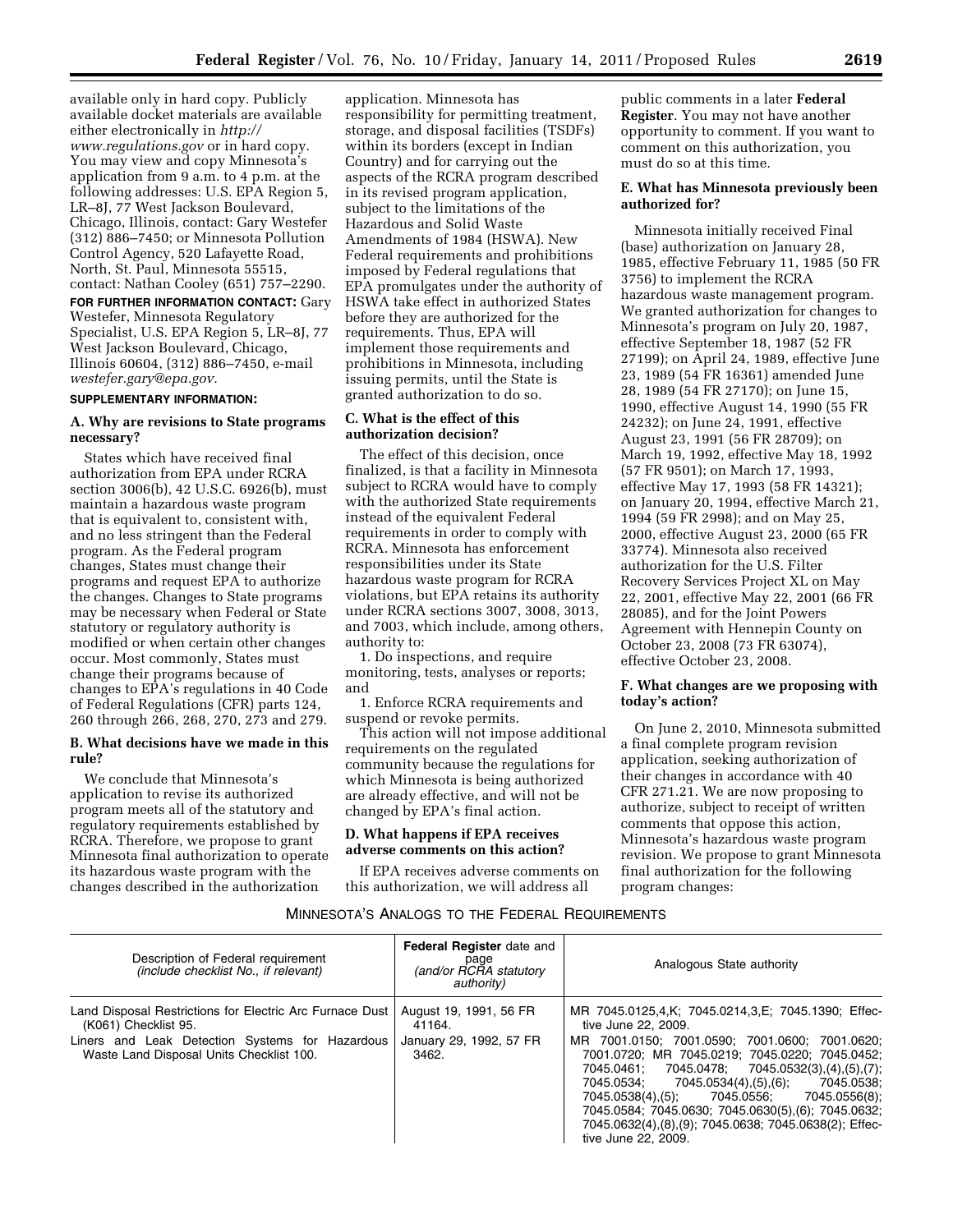٠

|                                                                                                                                                                                                                        | Federal Register date and                    |                                                                                                                                                                                                                                                                                                                                                      |
|------------------------------------------------------------------------------------------------------------------------------------------------------------------------------------------------------------------------|----------------------------------------------|------------------------------------------------------------------------------------------------------------------------------------------------------------------------------------------------------------------------------------------------------------------------------------------------------------------------------------------------------|
| Description of Federal requirement<br>(include checklist No., if relevant)                                                                                                                                             | page<br>(and/or RCRA statutory<br>authority) | Analogous State authority                                                                                                                                                                                                                                                                                                                            |
| Hazardous Waste Management System; Identification<br>and Listing of Hazardous Waste; Toxicity Char-<br>acteristic; Corrections Checklist 108.                                                                          | July 10, 1992, 57 FR 30657                   | MR 7045.0075; 7045.0100; 7045.0102; 7045.0120;<br>7045.0121; 7045.0638; Effective June 22, 2009.                                                                                                                                                                                                                                                     |
| Land Disposal Restrictions for Newly Listed Wastes and<br>Hazardous Debris Checklist 109.                                                                                                                              | August 18, 1992, 57 FR<br>37194.             | MR 7001.0550(K); 7001.0560(B); 7001.0650(5)(F)(6);<br>7045.0219;<br>7045.0214(3)(E),(F),(G);<br>МR<br>7045.0292(1)(B); 7045.0490(1)(D); 7045.0486(2),(3);<br>7045.0502(1);<br>7045.0498(1)(D);<br>7045.0551;<br>7045.0600(1),(2);<br>7045.0608(1);<br>7045.0594(1);<br>7045.0610(1); 7045.0630(2); 7045.0651; 7045.1390;<br>Effective June 22, 2009. |
| Identification and Listing of Hazardous Waste; CERCLA<br>Hazardous Designation; Reportable Quantity Adjust-<br>ment; Coke By-Product Wastes Checklist 110.<br><b>Consolidated Liability Requirements:</b>              | August 18, 1992, 57 FR<br>37284.             | MR 7045.0125(4)(F); 7045.0135(1a),(C),(M); Effective<br>June 22, 2009.                                                                                                                                                                                                                                                                               |
| Financial Responsibility for Third Party Liability, Clo-<br>sure and Post-Closure Checklist 113.                                                                                                                       | September 16, 1992, 57 FR<br>42832.          | MR<br>7045.0504(7)(L),(M);<br>7045.0518;<br>7045.0524;<br>7045.0608(2); 7045.0614; 7045.0620; Effective June<br>22, 2009.                                                                                                                                                                                                                            |
| Standards Applicable to Owners and Operators of<br>Hazardous Waste Treatment, Storage, and Dis-<br>posal Facilities; Liability Coverage Checklist 113.1.                                                               | September 1, 1988, 53 FR<br>33938.           |                                                                                                                                                                                                                                                                                                                                                      |
| Liability Requirements; Technical Amendment<br>Checklist 113.2.                                                                                                                                                        | July 1, 1991, 56 FR 30200.                   |                                                                                                                                                                                                                                                                                                                                                      |
| Hazardous Waste Management System; Identification<br>and Listing of Hazardous Waste and CERCLA Haz-<br>ardous Designation; Reportable Quantity Adjustment;<br>Chlorinated Toluenes Production Wastes Checklist<br>115. | October 15, 1992, 57 FR<br>47376.            | MR 7045.0135(1a)(C),(M); Effective June 22, 2009.                                                                                                                                                                                                                                                                                                    |
| Hazardous Waste Management System; Land Disposal<br>Restrictions; Case-By-Case Capacity Variance Check-<br>list 116.                                                                                                   | October 20, 1992, 57 FR<br>47772.            | MR 7045.1390; Effective June 22, 2009.                                                                                                                                                                                                                                                                                                               |
| Hazardous Waste Management System; Definition of<br>Hazardous Waste; Mixture and Derived-From Rules<br>Checklist 117B.                                                                                                 | June 1, 1992, 57 FR 23062                    | MR 7045.0102(2); Effective June 22, 2009.                                                                                                                                                                                                                                                                                                            |
| Hazardous Waste Management; Liquids in Landfills II<br>Checklist 118.                                                                                                                                                  | November 18, 1992, 57 FR<br>54452.           | ΜR<br>7045.0020(84a);<br>7045.0458(2)(G)(3);<br>7045.0538(10),(12);<br>7045.0564(2)(G)(3);<br>7045.0638(7),(9); Effective June 22, 2009.                                                                                                                                                                                                             |
| Corrective Action Management Units and Temporary<br>Units; Corrective Action Units Under Subtitle C Check-<br>list 121.                                                                                                | February 16, 1993, 58 FR<br>8658.            | MR 7001.0510; 7001.0720; 7045.0020; 7045.0219;<br>7045.0220; 7045.0485; 7045.0545; 7045.0552; Effec-<br>tive October 2, 1995.                                                                                                                                                                                                                        |
| Land Disposal Restrictions; Renewal of the Hazardous<br>Waste Debris Case-By-Case Capacity Variance<br>Checklist 123.                                                                                                  | May 14, 1993, 58 FR<br>28506.                | MR 7045.1390; Effective June 22, 2009.                                                                                                                                                                                                                                                                                                               |
| Land Disposal Restrictions for Ignitable and Corrosive<br>Characteristic Wastes Whose Treatment Standards<br>Were Vacated Checklist 124.                                                                               | May 24, 1993, 58 FR<br>29860.                | MR 7045.0450(3)(E); 7045.0552(3)(F); 7045.1390; Ef-<br>fective June 22, 2009.                                                                                                                                                                                                                                                                        |
| Hazardous Waste Management System; Testing and<br>Monitoring Activities Checklist 126 as amended.                                                                                                                      | August 31, 1993, 58 FR<br>46040.             | MR 7001.0510; 7045.0630(C); 7001.0700(3)(A)(3-5);<br>7045.0065(1);<br>7045.0075(2)(E)(1)(a);<br>МR<br>7045.0131(4)(A),(B); 7045.0131(7)(A); 7045.0135(1);<br>7045.0528(1)(A); 7045.0538(10)(C); 7045.0628(1)(A);<br>7045.0638(7)(B); 7045.1390; Effective June 22,<br>2009.                                                                          |
|                                                                                                                                                                                                                        | September 19, 1994, 59 FR<br>47980.          |                                                                                                                                                                                                                                                                                                                                                      |
| Hazardous Waste Management System; Identification<br>and Listing of Hazardous Waste; Wastes From Wood<br>Surface Protection Checklist 128.                                                                             | January 4, 1994, 59 FR<br>458.               | MR 7045.0065; 7045.0135(1a)(N); Effective June 22,<br>2009.                                                                                                                                                                                                                                                                                          |
| Recordkeeping Instructions; Technical Amendment<br>Checklist 131.                                                                                                                                                      | March 24, 1994, 59 FR<br>13891.              | ΜR<br>7045.0543(1)(A);<br>7045.0643(1)(A);<br>7045.0645(1)(A); Effective June 22, 2009.                                                                                                                                                                                                                                                              |
| Hazardous Waste Management System; Identification<br>and Listing of Hazardous Waste; Wastes from Wood<br>Surface Protection; Correction Checklist 132.                                                                 | June 2, 1994, 59 FR 28484                    | MR 7045.0065(1); Effective June 22, 2009.                                                                                                                                                                                                                                                                                                            |
| Hazardous Waste Management System; Correction of<br>Listing of P015-Beryllium Powder Checklist 134.                                                                                                                    | June 20, 1994, 59 FR<br>31551.               | MR 7045.0135(1a)(D),(N); 7045.1390; Effective June<br>22, 2009.                                                                                                                                                                                                                                                                                      |
| Standards for the Management of Specific Hazardous<br>Wastes; Amendment to Subpart C-Recyclable Mate-<br>rials Used in a Manner Constituting Disposal; Final<br>Rule Checklist 136.                                    | August 24, 1994, 59 FR<br>43496.             | MR 7045.0665(1)(B); 7045.1390; Effective June 22,<br>2009.                                                                                                                                                                                                                                                                                           |

# MINNESOTA'S ANALOGS TO THE FEDERAL REQUIREMENTS—Continued

۳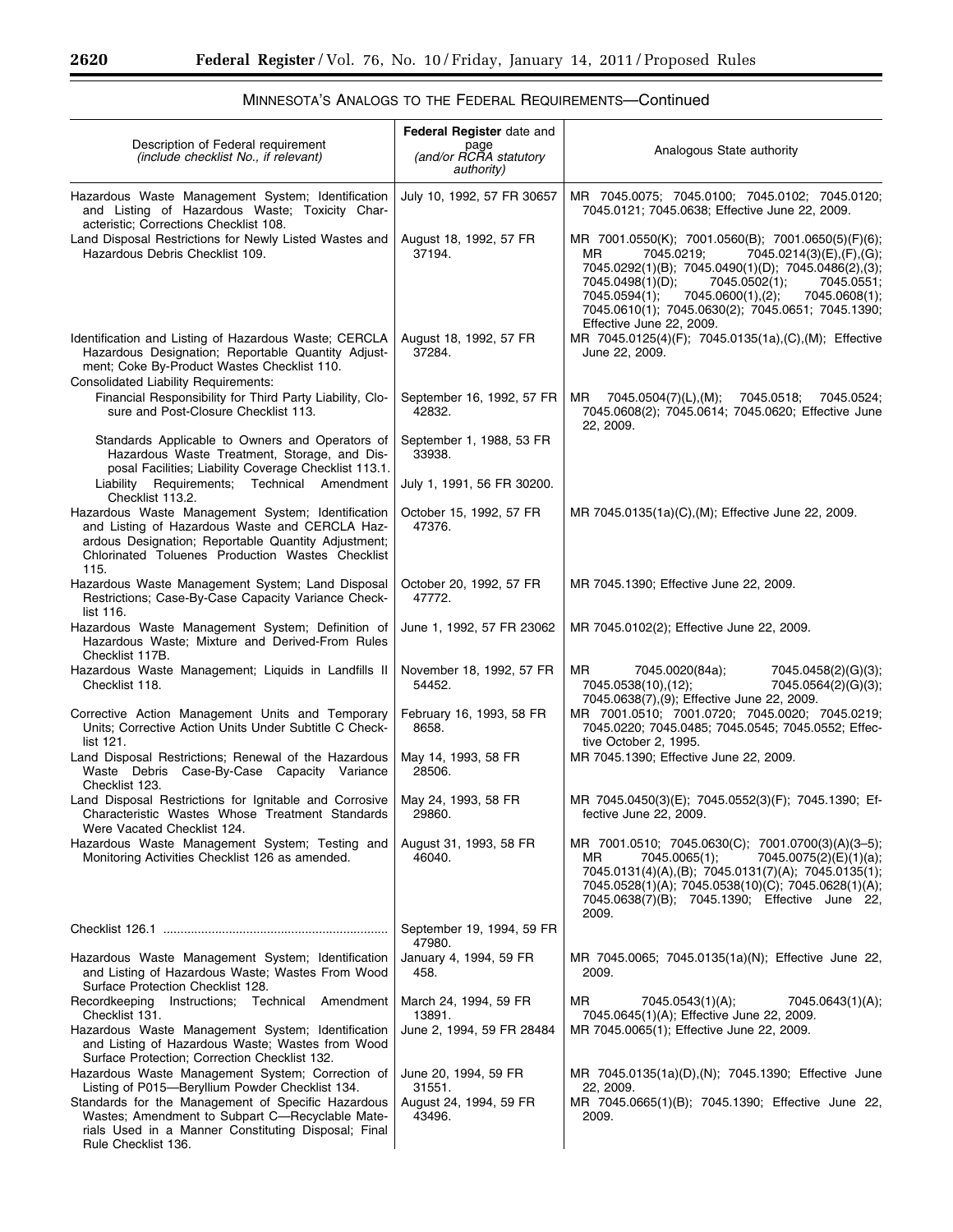# MINNESOTA'S ANALOGS TO THE FEDERAL REQUIREMENTS—Continued

| Description of Federal requirement<br><i>(include checklist No., if relevant)</i>                                                                                                                                                                                                                                                                                            | Federal Register date and<br>page<br>(and/or RCRA statutory<br>authority)                       | Analogous State authority                                                                                                                                                                                                                                                                                                                                                                                                                                                                                                                             |
|------------------------------------------------------------------------------------------------------------------------------------------------------------------------------------------------------------------------------------------------------------------------------------------------------------------------------------------------------------------------------|-------------------------------------------------------------------------------------------------|-------------------------------------------------------------------------------------------------------------------------------------------------------------------------------------------------------------------------------------------------------------------------------------------------------------------------------------------------------------------------------------------------------------------------------------------------------------------------------------------------------------------------------------------------------|
| Land Disposal Restrictions Phase II-Universal Treat-<br>ment Standards, and Treatment Standards for Organic<br>Toxicity Characteristic Wastes and Newly Listed<br>Wastes.                                                                                                                                                                                                    | September 19, 1994, 59 FR<br>47982.                                                             | MR.<br>7045.0075(3),(4)<br>MR7045.0450(3)(E);<br>7045.0552(3)(F); 7045.0665(4)(B); 7045.1390 Min-<br>nesota Stat. 116.06(11) 3745-266-106; 3745-266-<br>107; Effective June 22, 2009.                                                                                                                                                                                                                                                                                                                                                                 |
|                                                                                                                                                                                                                                                                                                                                                                              | January 3, 1995, 60 FR<br>242.                                                                  |                                                                                                                                                                                                                                                                                                                                                                                                                                                                                                                                                       |
| Checklist 137.1.<br>Universal Waste Rule: General Provisions Checklist<br>142A.                                                                                                                                                                                                                                                                                              | May 11, 1995, 60 FR<br>25492.                                                                   | MR 7001.0520(2)(N); MR 7045.0020; 7045.0120(2)(E);<br>7045.0206(5)(G); 7045.0208(1)(G); 7045.0214(1);<br>7045.0450(3)(L); 7045.1400; Effective July 25, 2005.                                                                                                                                                                                                                                                                                                                                                                                         |
| Universal Waste Rule: Specific Provisions for Batteries<br>Checklist 142B.                                                                                                                                                                                                                                                                                                   | May 11, 1995, 60 FR<br>25492.                                                                   | MR 7045.0685(1); 7045.1400; Effective July 25, 2005.                                                                                                                                                                                                                                                                                                                                                                                                                                                                                                  |
| Universal Waste Rule: Specific Provisions for Pesticides<br>Checklist 142C.                                                                                                                                                                                                                                                                                                  | May 11, 1995, 60 FR<br>25492.                                                                   | MR 7045.1400; Effective July 25, 2005.                                                                                                                                                                                                                                                                                                                                                                                                                                                                                                                |
| Universal Waste Rule: Specific Provisions for Thermo-<br>stats Checklist 142D.                                                                                                                                                                                                                                                                                               | May 11, 1995, 60 FR<br>25492.                                                                   | MR 7045.1400; Effective July 25, 1995.                                                                                                                                                                                                                                                                                                                                                                                                                                                                                                                |
| Universal Waste Rule: Provisions for Petitions to Add a<br>New Universal Waste Checklist 142E.                                                                                                                                                                                                                                                                               | May 11, 1995, 60 FR<br>25492.                                                                   | MR 7045.1400; Effective July 25, 2005.                                                                                                                                                                                                                                                                                                                                                                                                                                                                                                                |
| Land Disposal Restrictions Phase III-Decharacterized<br>Wastewaters, Carbamate Wastes, and Spent Potliners<br>Checklist 151 as amended.                                                                                                                                                                                                                                      | April 8, 1996, 61 FR 15566                                                                      | MR 7045.1390; Effective June 22, 2009.                                                                                                                                                                                                                                                                                                                                                                                                                                                                                                                |
|                                                                                                                                                                                                                                                                                                                                                                              | April 8, 1996, 61 FR 15566.<br>April 30, 1996, 61 FR                                            |                                                                                                                                                                                                                                                                                                                                                                                                                                                                                                                                                       |
|                                                                                                                                                                                                                                                                                                                                                                              | 19117.<br>June 28, 1996, 61 FR<br>33680.                                                        |                                                                                                                                                                                                                                                                                                                                                                                                                                                                                                                                                       |
|                                                                                                                                                                                                                                                                                                                                                                              | July 10, 1996, 61 FR 36419.<br>August 26, 1996, 61 FR<br>43924.                                 |                                                                                                                                                                                                                                                                                                                                                                                                                                                                                                                                                       |
|                                                                                                                                                                                                                                                                                                                                                                              | February 19, 1997, 62 FR<br>7502.                                                               |                                                                                                                                                                                                                                                                                                                                                                                                                                                                                                                                                       |
| Imports and Exports of Hazardous Waste: Implementa-<br>tion of OECD Council Decision C(92)39 Concerning<br>the Control of Transfrontier Movements of Wastes<br>Destined for Recovery Operations Checklist 152.                                                                                                                                                               | April 12, 1996, 61 FR<br>16290.                                                                 | MR.<br>7045.0125;<br>7045.0211;<br>7045.0213;<br>7045.0302(2),(4),(6);<br>7045.0351;<br>7045.0355;<br>7045.0375; 7045.0452;<br>7045.0474;<br>7045.0556;<br>7045.0578; 7045.0675; 7045.1400; Effective June 22,<br>2009.                                                                                                                                                                                                                                                                                                                               |
| Criteria for Classification of Solid Waste Disposal Facili-<br>ties and Practices; Identification and Listing of Haz-<br>ardous Waste; Requirements for Authorization of<br>State Hazardous Waste Programs Checklist 153.                                                                                                                                                    | July 1, 1996, 61 FR 34252                                                                       | MR 7045.0219; Effective June 22, 2009.                                                                                                                                                                                                                                                                                                                                                                                                                                                                                                                |
| Hazardous Waste Treatment, Storage and Disposal Fa-<br>cilities and Hazardous Waste Generators; Organic Air<br>Emissions Standards for Tanks, Surface Impound-<br>ments, and Containers Checklist 154 as amended.                                                                                                                                                            | November 25, 1996, 61 FR<br>59931.                                                              | MR.<br>7001.0150(3)(P)(3),(4);<br>7001.0560(E);<br>7001.0570(G);<br>7001.0580(K);<br>7001.0590(N);<br>7001.0635;<br>MR<br>7045.0065(1);<br>7045.0125(9);<br>7045.0292;<br>7045.0452(5)(C);<br>7045.0458(2);<br>7045.0526(10);<br>7045.0478(3);<br>7045.0482(4)(C);<br>7045.0528(12);<br>7045.0532(11);<br>7045.0539(2);<br>7045.0547; 7045.0548; 7045.0549; 7045.0564(2);<br>7045.0556(5)(C);<br>7045.0584(3);<br>7045.0588(4)(D);<br>7045.0626(9);<br>7045.0628(13);<br>7045.0630(9);<br>7045.0647; 7045.0648;7045.0649; Effective June 22,<br>2009. |
|                                                                                                                                                                                                                                                                                                                                                                              | December 6, 1994, 59 FR<br>62896.                                                               |                                                                                                                                                                                                                                                                                                                                                                                                                                                                                                                                                       |
|                                                                                                                                                                                                                                                                                                                                                                              | May 19, 1995, 60 FR<br>26828.                                                                   |                                                                                                                                                                                                                                                                                                                                                                                                                                                                                                                                                       |
|                                                                                                                                                                                                                                                                                                                                                                              | September 29, 1995, 60 FR<br>50426.                                                             |                                                                                                                                                                                                                                                                                                                                                                                                                                                                                                                                                       |
|                                                                                                                                                                                                                                                                                                                                                                              | November 13, 1995, 60 FR<br>56952.                                                              |                                                                                                                                                                                                                                                                                                                                                                                                                                                                                                                                                       |
|                                                                                                                                                                                                                                                                                                                                                                              | February 9, 1996, 61 FR<br>4903.                                                                |                                                                                                                                                                                                                                                                                                                                                                                                                                                                                                                                                       |
| Land Disposal Restrictions Phase III-Emergency Ex-<br>tension of the K088 Capacity Variance Checklist 155.<br>Land Disposal Restrictions Phase IV; Treatment Stand-<br>ards for Wood Preserving Wastes, Paperwork Reduc-<br>tion and Streamlining, Exemptions From RCRA for<br>Certain Processed Materials; and Miscellaneous Haz-<br>ardous Waste Provisions Checklist 157. | June 5, 1996, 61 FR 28508.<br>January 14, 1997, 62 FR<br>1992.<br>May 12, 1997, 62 FR<br>25998. | MR 7045.1390; Effective June 22, 2009.<br>MR 7045.0020; 7045.0120(2)(E),(F); 7045.0125(4)(C);<br>7045.1390; Minnesota Stat. 116.06(11); Effective<br>June 22, 2009.                                                                                                                                                                                                                                                                                                                                                                                   |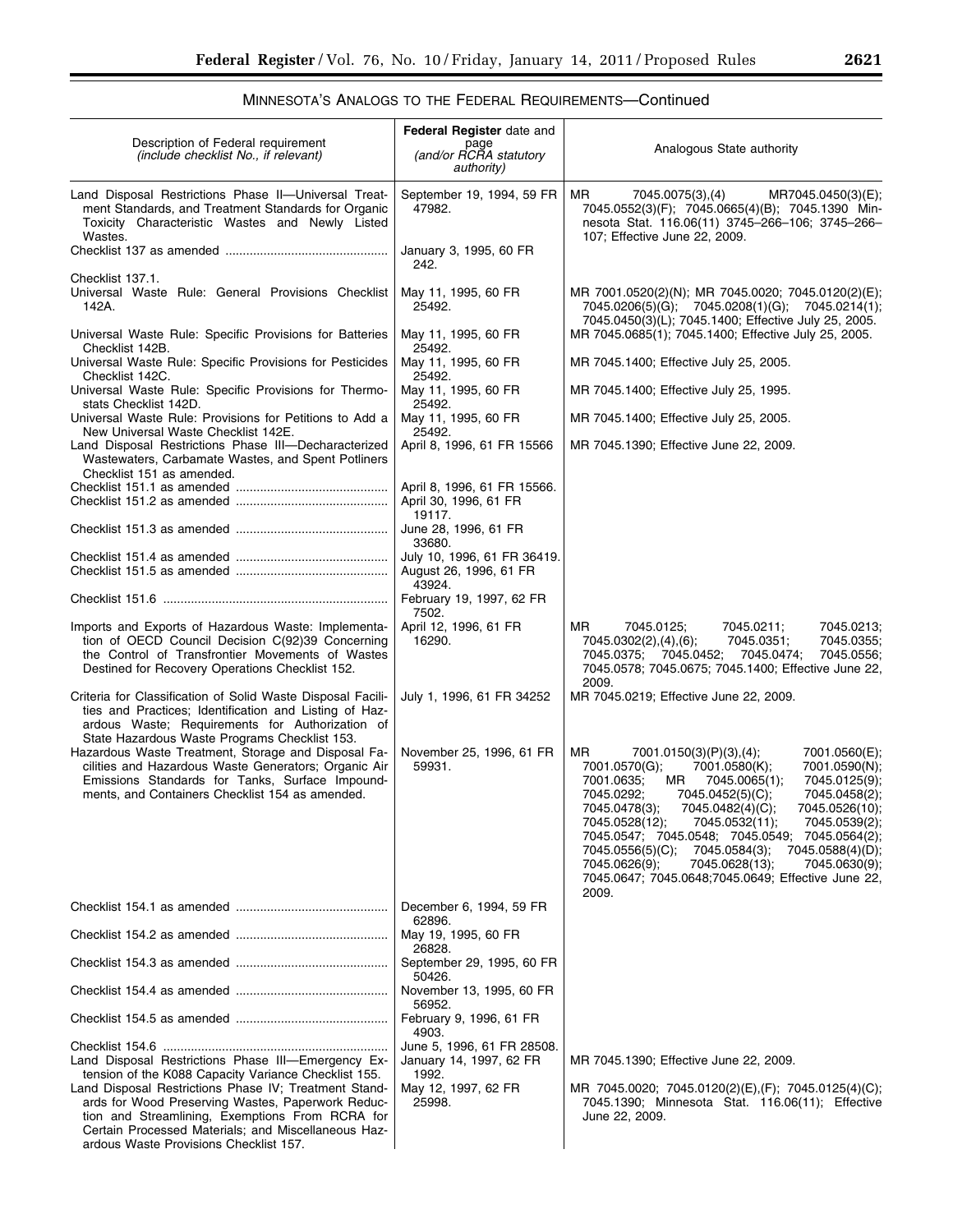٠

| Description of Federal requirement<br>(include checklist No., if relevant)                                                                                                                                                                                                                                   | Federal Register date and<br>page<br>(and/or RCRA statutory<br>authority) | Analogous State authority                                                                                                                                                                                                                                                                                                |
|--------------------------------------------------------------------------------------------------------------------------------------------------------------------------------------------------------------------------------------------------------------------------------------------------------------|---------------------------------------------------------------------------|--------------------------------------------------------------------------------------------------------------------------------------------------------------------------------------------------------------------------------------------------------------------------------------------------------------------------|
| Hazardous Waste Management System; Carbamate<br>Production, Identification and Listing of Hazardous                                                                                                                                                                                                          | June 17, 1997, 62 FR<br>32974.                                            | MR 7045.0135; 7045.1390; Effective June 22, 2009.                                                                                                                                                                                                                                                                        |
| Waste; Land Disposal Restrictions Checklist 159.<br>Land Disposal Restrictions Phase III-Emergency Ex-<br>tension of the K088 National Capacity Variance,                                                                                                                                                    | July 14, 1997, 62 FR 37694                                                | MR 7045.1390; Effective June 22, 2009.                                                                                                                                                                                                                                                                                   |
| Amendment Checklist 160.<br>Second Emergency Revision of the Land Disposal Re-<br>strictions (LDR) Treatment Standards for Listed Haz-<br>ardous Wastes From Carbamate Production Checklist<br>161.                                                                                                          | August 28, 1997, 62 FR<br>45568.                                          | MR 7045.1390; Effective June 22, 2009.                                                                                                                                                                                                                                                                                   |
| Classification of Standards for Hazardous Waste Land<br>Disposal Restriction Treatment Variances Checklist<br>162.                                                                                                                                                                                           | December 5, 1997, 62 FR<br>64504.                                         | MR 7045.1390; Effective June 22, 2009.                                                                                                                                                                                                                                                                                   |
| Hazardous Waste Treatment, Storage and Disposal Fa-<br>cilities and Hazardous Waste Generators; Organic Air<br>Emissions Standards for Tanks, Surface Impound-<br>ments, and Containers; Clarification and Technical<br>Amendment Checklist 163.                                                             | December 8, 1997, 62 FR<br>64636.                                         | MR.<br>7001.0560(E);<br>MR<br>7045.0452(5)(C);<br>7045.0478(3)(H); 7045.0547; 7045.0548; 7045.0549;<br>7045.0556(4)(C); 7045.0584(3)(H); 7045.0643(1)(F);<br>7045.0647; 7045.0648; 7045.0649; Effective June 22,<br>2009.                                                                                                |
| Land Disposal Restrictions Phase IV; Treatment Stand-<br>ards for Metal Wastes and Mineral Processing Wastes<br>Checklist 167A.                                                                                                                                                                              | May 26, 1998, 63 FR<br>28556.                                             | MR 7045.1390; Effective June 22, 2009.                                                                                                                                                                                                                                                                                   |
| Land Disposal Restrictions Phase IV; Hazardous Soils<br>Treatment Standards and Exclusions Checklist 167B.                                                                                                                                                                                                   | May 26, 1998, 63 FR<br>28556.                                             | MR 7045.1390; Effective June 22, 2009.                                                                                                                                                                                                                                                                                   |
| Land Disposal Restrictions Phase IV; Corrections<br>Checklist 167C as amended.                                                                                                                                                                                                                               | May 26, 1998, 63 FR<br>28556.                                             | MR 7045.1390; Effective June 22, 2009.                                                                                                                                                                                                                                                                                   |
| Minerals Processing Secondary Materials Exclusion                                                                                                                                                                                                                                                            | June 8, 1998, 63 FR 31266.<br>May 26, 1998, 63 FR                         | MR 7045.1390; Effective June 22, 2009.                                                                                                                                                                                                                                                                                   |
| Checklist 167D.<br>Bevill Exclusion Revisions and Clarification Checklist<br>167E.                                                                                                                                                                                                                           | 28556.<br>May 26, 1998, 63 FR<br>28556.                                   | MR 7045.0102(2)(H),(I); 7045.0120(1)(I); Effective June<br>22, 2009.                                                                                                                                                                                                                                                     |
| Exclusion of Recycled Wood Preserving Wastewaters<br>Checklist 167F.                                                                                                                                                                                                                                         | May 26, 1998, 63 FR<br>28556.                                             | MR 7045.0120(1)(T); Effective June 22, 2009.                                                                                                                                                                                                                                                                             |
| Hazardous Waste Combustors; Revised Standards;<br>Final Rule-Part 1-RCRA Comparable Fuel Exclusion;<br>Permit Modifications for Hazardous Waste Combus-<br>tion Units; Notification of Intent to Comply; Waste<br>Minimization and Pollution Prevention Criteria for<br>Compliance Extensions Checklist 168. | June 19, 1998, 63 FR<br>33782.                                            | MR<br>MR<br>7001.0650(5)(F)(7);<br>7001.0730(6);<br>7045.0120(2)(E); Effective June 1, 2004.                                                                                                                                                                                                                             |
| Hazardous Waste Management System; Identification<br>and Listing of Hazardous Waste; Petroleum Refining<br>Process Wastes; Land Disposal Restrictions for Newly<br>Identified Wastes; and CERCLA Hazardous Sub-<br>stance Designation and Reportable Quantities Check-<br>list 169.                          | August 6, 1998, 63 FR<br>42110.                                           | MR 7045.0075; 7045.0100; 7045.0102; 7045.0120;<br>7045.0121; 7045.0124; 7045.0125; 7045.0135(2),(3);<br>7045.0141; 7045.1390; Effective June 22, 2009.                                                                                                                                                                   |
| Hazardous Waste Recycling; Land Disposal Restrictions<br>Phase IV Zinc Micronutrient Fertilizers, Administrative<br>Stay Checklist 170.                                                                                                                                                                      | August 31, 1998, 63 FR<br>46332.                                          | MR 7045.1390; Effective June 22, 2009.                                                                                                                                                                                                                                                                                   |
| Emergency Revisions of the Land Disposal Restrictions<br>(LDR) Treatment Standards for Listed Hazardous<br>Wastes From Carbamate Production Checklist 171.                                                                                                                                                   | September 4, 1998, 63 FR<br>47409.                                        | MR 7045.1390; Effective June 22, 2009.                                                                                                                                                                                                                                                                                   |
| Characteristic Slags Generated From Thermal Recovery<br>of Lead by Secondary Lead Smelters; Land Disposal<br>Restrictions; Final Rule; Extension of Compliance<br>Date Checklist 172.                                                                                                                        | September 9, 1998, 63 FR<br>48124.                                        | MR 7045.1390; Effective June 22, 2009.                                                                                                                                                                                                                                                                                   |
| Land Disposal Restrictions (LDR) Treatment Standards<br>for Spent Potliners from Primary Aluminum Reduction<br>(K088) Checklist 173.                                                                                                                                                                         | September 24, 1998, 63 FR<br>51254.                                       | MR 7045.1390; Effective June 22, 2009.                                                                                                                                                                                                                                                                                   |
| Standards Applicable to Owners and Operators of<br>Closed and Closing Hazardous Waste Management<br>Facilities: Post-Closure Permit Requirement and Clo-<br>sure Process; Final rule Checklist 174.                                                                                                          | October 22, 1998, 63 FR<br>56710.                                         | MR 7001.0500; 7001.0520; 7001.0560; 7001.0640; MR<br>7045.0060;<br>7045.484(1);<br>7045.486;<br>7045.0490;<br>7045.0590;<br>7045.0498;<br>7045.0594;<br>7045.600;<br>7045.0602(2); 7045.0608(1); 7045.628; 7045.0630;<br>7045.0670(2); Effective February 14, 2005.                                                      |
| Hazardous Remediation Waste Management Require-<br>ments (HWIR-Media) Checklist 175.                                                                                                                                                                                                                         | November 30, 1998, 63 FR<br>65874.                                        | MR 7001.0060; 7001.0070; 7001.0190;<br>7001.0510;<br>7001.0720;<br>7001.0650(7);<br>7045.0020;<br>MR.<br>7045.0075;<br>7045.0100;<br>7045.0120;<br>7045.0102;<br>7045.0121;<br>7045.0219;<br>7045.0220;<br>7045.0450;<br>7045.0478;<br>7045.0485;<br>7045.0545;<br>7045.0552;<br>7045.1390; Effective February 14, 2005. |

# MINNESOTA'S ANALOGS TO THE FEDERAL REQUIREMENTS—Continued

Ξ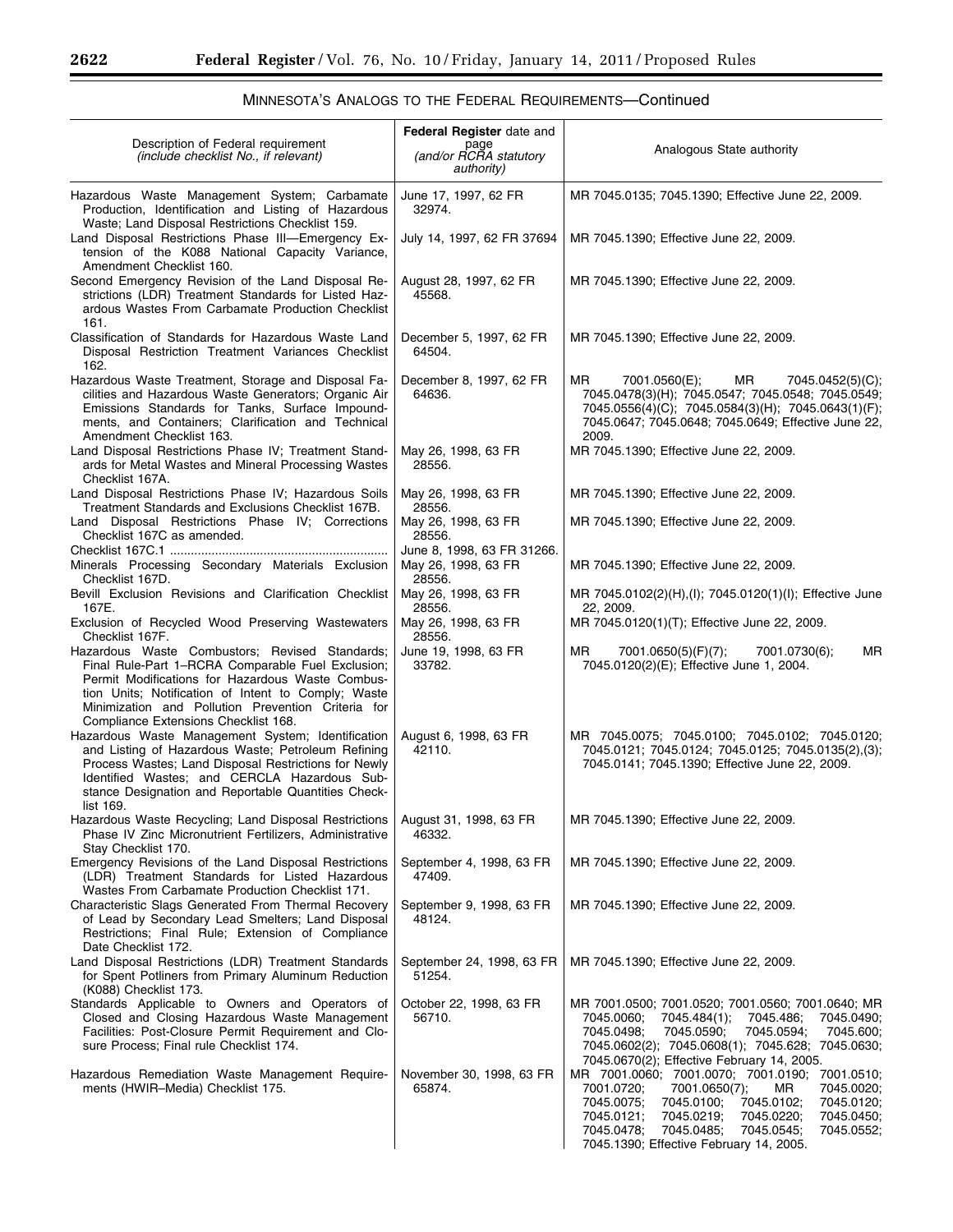# MINNESOTA'S ANALOGS TO THE FEDERAL REQUIREMENTS—Continued

| Description of Federal requirement<br>(include checklist No., if relevant)                                                                                                                                                                                                                                                                  | Federal Register date and<br>page<br>(and/or RCRA statutory<br>authority) | Analogous State authority                                                                                                      |
|---------------------------------------------------------------------------------------------------------------------------------------------------------------------------------------------------------------------------------------------------------------------------------------------------------------------------------------------|---------------------------------------------------------------------------|--------------------------------------------------------------------------------------------------------------------------------|
| Universal Waste Rule-Technical Amendments Check-<br>list 176.                                                                                                                                                                                                                                                                               | December 24, 1998, 63 FR<br>71225.                                        | MR 7045.0685; 7045.1400; Effective July 25, 2005.                                                                              |
| Hazardous Waste Treatment, Storage and Disposal Fa-<br>cilities and Hazardous Waste Generators; Organic Air<br>Emissions Standards for Tanks, Surface Impound-<br>ments, and Containers Checklist 177.                                                                                                                                      | January 21, 1999, 64 FR<br>3381.                                          | MR 7045.0547; 7045.0549; 7045.0649; Effective June<br>22, 2009.                                                                |
| Land Disposal Restrictions Phase IV: Treatment Stand-<br>ards for Wood Preserving Wastes, Treatment Stand-<br>ards for Metal Wastes, Zinc Micronutrient Fertilizers,<br>Carbamate Treatment Standards, and K088 Treat-<br>ment Standards Checklist 179.                                                                                     | May 11, 1999, 64 FR<br>25408.                                             | 166.06(11);<br>MR<br>7045.0120(1);<br>Minnesota<br>Stat.<br>7045.0292(5)(G); 7045.1390;<br>Effective June 22,<br>2009.         |
| Hazardous Waste Management System; Modification of<br>the Hazardous Waste Program; Hazardous Waste<br>Lamps; Final Rule Checklist 181.                                                                                                                                                                                                      | July 6, 1999, 64 FR 36466                                                 | MR 7001.0500; 7001.0520; MR 7045.0219; 7045.0220;<br>7045.0450; 7045.0552; 7045.1300; 7045.1400; Effec-<br>tive July 25, 2005. |
| Land Disposal Restrictions Phase IV: Final Rule Promul-<br>gating Treatment Standards for Metal Wastes, and<br>Mineral Processing Wastes; Mineral Processing Sec-<br>ondary Materials and Bevill Exclusion Issues; Treat-<br>ment Standards for Hazardous Soils, and Exclusion of<br>Recycled Wood Preserving Wastewaters Checklist<br>183. | October 20, 1999, 64 FR<br>56469.                                         | MR 7045.0135(1)(C); 7045.0292(1)(G); 7045.1390; Ef-<br>fective June 22, 2009.                                                  |
| Organobromine Production Wastes; Identification and<br>Listing of Hazardous Waste; Land Disposal Restric-<br>tions; Listing of CERCLA Hazardous Substances, Re-<br>portable Quantities Checklist 185.                                                                                                                                       | March 17, 2000, 65 FR<br>14472.                                           | MR 7045.0135(1); 7045.1390; Effective June 22, 2009.                                                                           |
| Organobromine Production Wastes; Petroleum Refining<br>Wastes; Land Disposal Restrictions; Checklist 187.                                                                                                                                                                                                                                   | June 8, 2000, 65 FR 36365                                                 | MR 7045.0135(1)(B); 7045.1390; Effective June 22,<br>2009.                                                                     |
| Hazardous Waste Management System; Identification<br>and Listing of Hazardous Waste; Chlorinated<br>Aliphatics Production Wastes; and CERCLA Haz-<br>ardous Substance Designation and Reportable Quan-<br>tities Checklist 189.                                                                                                             | November 8, 2000, 65 FR<br>67068.                                         | MR 7045.0135(1); 7045.1390; Effective June 22, 2009.                                                                           |
| Deferral of Phase IV Standards for PCBs as a Con-<br>stituent Subject to Treatment in Soil Checklist 190.                                                                                                                                                                                                                                   | December 26, 2000, 65 FR<br>81373.                                        | MR 7045.1390; Effective June 22, 2009.                                                                                         |
| Hazardous Waste Identification Rule (HWIR); Revisions<br>to the Mixture and Derived From Rules Checklist<br>192A.                                                                                                                                                                                                                           | May 16, 2001, 66 FR<br>27266.                                             | MR 7045.0102(2); 7045.0214(3)(A); Effective June 22,<br>2009.                                                                  |
| Hazardous Waste Identification Rule (HWIR); Land Dis-<br>posal Restrictions Correction Checklist 192B.                                                                                                                                                                                                                                      | May 16, 2001, 66 FR<br>27266.                                             | MR 7045.1390; Effective June 22, 2009.                                                                                         |
| Corrections to the Hazardous Waste Identification Rule<br>(HWIR); Revisions to the Mixture and Derived From<br>Rules (Revision II) Checklist 194.                                                                                                                                                                                           | October 3, 2001, 66 FR<br>50332.                                          | MR 7045.0102; 7045.0124; Effective June 22, 2009.                                                                              |
| Amendments to the Corrective Action Management Unit<br>Rule Checklist 196.                                                                                                                                                                                                                                                                  | January 22, 2002, 67 FR<br>2962.                                          | MR.<br>7045.0020;<br>7045.0545(1)(a);<br>7045.0547(1);<br>7045.0548(1); Effective February 14, 2005.                           |
| Hazardous Waste Management System; Definition of<br>Solid Waste; Toxicity Characteristic; Vacatur of Min-<br>eral Processing Spent Materials Being Reclaimed as<br>Solid Wastes and TCLP Use with MGP Waste Check-<br>list 199.                                                                                                             | March 13, 2002, 67 FR<br>11251.                                           | Minnesota Stat. 116.06(11); MR 7045.0120(1)(X);<br>7045.0131(7); Effective June 22, 2009.                                      |
| Land Disposal Restrictions; National Treatment Variance<br>to Designate New Treatment Subcategories for Radio-<br>actively Contaminated Cadmium-, Mercury-, and Sil-<br>ver-Containing Batteries Checklist 201.                                                                                                                             | October 7, 2002, 67 FR<br>62618.                                          | MR 7045.1390; Effective June 22, 2009.                                                                                         |
| Hazardous Waste Management System; Identification<br>and Listing of Hazardous Waste; Amendment to Haz-<br>ardous Waste Code F019 Checklist 218.                                                                                                                                                                                             | June 4, 2008, 73 FR 31756                                                 | MR 7045.0135; Effective June 22, 2009.                                                                                         |

# **G. Which revised State rules are different from the Federal rules?**

Minnesota has excluded the nondelegable Federal requirements at 40 CFR 268.5, 268.6, 268.42(b), 268.44, and 270.3. EPA will continue to implement those requirements. In this action, Minnesota has chosen to remain more stringent in the Hazardous Remediation

Waste Management Requirements, (Checklist 175 above) by choosing not to adopt 40 CFR 270.79 through 270.230 which allow for Remedial Action Plans (RAP). The RAP is considered to be less stringent. Minnesota is more stringent in checklist 108, as it does not recognize the list of excluded processes, nor does it have provision to waive the double

liner requirement in 40 CFR 265.301(d). In rule revision (Checklist) 118, Minnesota does not allow any liquids in landfills even as provided for in 40 CFR 264.314. In rule revision (Checklist) 142, Minnesota does not contain a provision to add a Universal Waste under 40 CFR 273.80 or 260.23.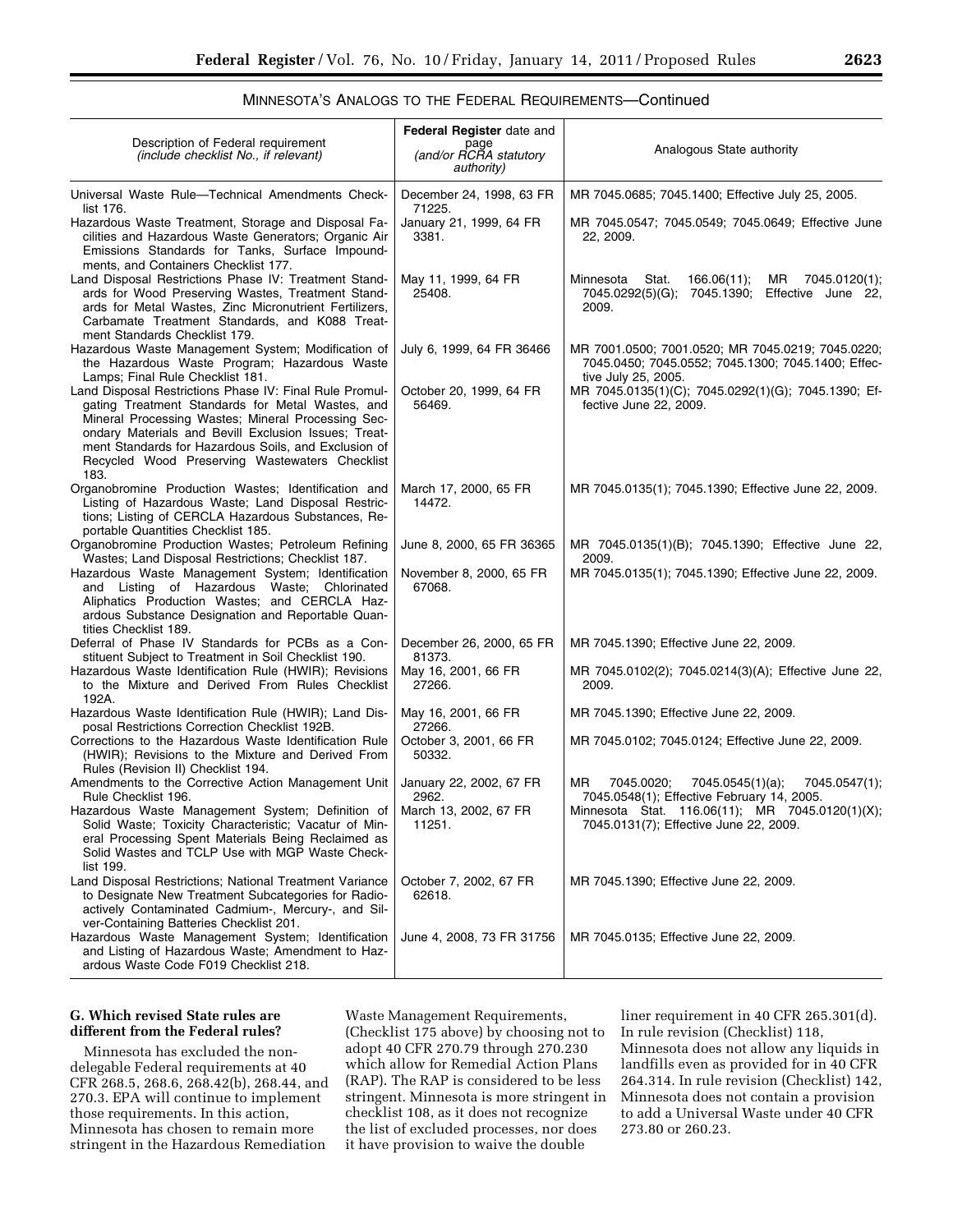# **H. Who handles permits after the authorization takes effect?**

Minnesota will issue permits for all the provisions for which it is authorized and will administer the permits it issues. EPA will continue to administer any RCRA hazardous waste permits or portions of permits which we issued prior to the effective date of this authorization until they expire or are terminated. We will not issue any more new permits or new portions of permits for the provisions listed in the Table above after the effective date of this authorization. EPA will continue to implement and issue permits for HSWA requirements for which Minnesota is not yet authorized.

## **I. How does today's action affect Indian Country (18 U.S.C. 1151) in Minnesota?**

Minnesota is not authorized to carry out its hazardous waste program in "Indian Country," as defined in 18 U.S.C. 1151. Indian Country includes:

1. All lands within the exterior boundaries of Indian Reservations within or abutting the State of Minnesota, including:

a. Bois Forte Indian Reservation

b. Fond Du Lac Indian Reservation

c. Grand Portage Indian Reservation

d. Leech Lake Indian Reservation

e. Lower Sioux Indian Reservation

f. Mille Lacs Indian Reservation

g. Prairie Island Indian Reservation

h. Red Lake Indian Reservation

i. Shakopee Mdewankanton Indian Reservation

j. Upper Sioux Indian Reservation

k. White Earth Indian Reservation 2. Any land held in trust by the U.S.

for an Indian tribe; and

3. Any other land, whether on or off an Indian reservation that qualifies as Indian Country.

Therefore, EPA retains the authority to implement and administer the RCRA program in Indian Country.

## **J. What is codification and is EPA codifying Minnesota's hazardous waste program as authorized in this rule?**

Codification is the process of placing the State's statutes and regulations that comprise the State's authorized hazardous waste program into the Code of Federal Regulations. We do this by referencing the authorized State rules in 40 CFR part 272. Minnesota's rules, up to and including those revised June 7, 1991, as corrected August 19, 1991, have previously been codified through incorporation by reference effective February 4, 1992 (57 FR 4162) .

# **K. Statutory and Executive Order Reviews**

This proposed rule only authorizes hazardous waste requirements pursuant to RCRA 3006 and imposes no requirements other than those imposed by State law (see **SUPPLEMENTARY INFORMATION**, Section A. Why are Revisions to State Programs Necessary?). Therefore this rule complies with applicable executive orders and statutory provisions as follows:

# *1. Executive Order 18266: Regulatory Planning Review*

The Office of Management and Budget has exempted this rule from its review under Executive Order 12866 (58 FR 51735, October 4, 1993).

### *2. Paperwork Reduction Act*

This rule does not impose an information collection burden under the provisions of the Paperwork Reduction Act of 1995 (44 U.S.C. 3501 *et seq.*).

# *3. Regulatory Flexibility Act*

This rule authorizes State requirements for the purpose of RCRA 3006 and imposes no additional requirements beyond those required by State law. Accordingly, I certify that this rule will not have a significant economic impact on a substantial number of small entities under the Regulatory Flexibility Act (5 U.S.C. 601 *et seq.*).

### *4. Unfunded Mandates Reform Act*

Because this rule approves preexisting requirements under state law and does not impose any additional enforceable duty beyond that required by state law, it does not contain any unfunded mandate or significantly or uniquely affect small governments, as described in the Unfunded Mandates Reform Act of 1995 (Pub. L. 104–4).

# *5. Executive Order 13132: Federalism*

Executive Order 13132 (64 FR 43255, August 10, 1999) does not apply to this rule because it will not have federalism implications (*i.e.,* substantial direct effects on the States, on the relationship between the national government and the States, or on the distribution of power and responsibilities among the various levels of government).

## *6. Executive Order 13175: Consultation and Coordination With Indian Tribal Governments*

Executive Order 13175 (65 FR 67249, November 9, 2000) does not apply to this rule because it will not have tribal implications (*i.e.,* substantial direct effects on one or more Indian tribes, or on the relationship between the Federal Government and Indian tribes, or on the distribution of power and responsibilities between the Federal Government and Indian tribes.)

# *7. Executive Order 13045: Protection of Children From Environmental Health and Safety Risks*

This rule is not subject to Executive Order 13045 (62 FR 19885, April 23, 1997), because it is not economically significant as defined in Executive Order 12866 and because the EPA does not have reason to believe the environmental health or safety risks addressed by this action present a disproportionate risk to children.

# *8. Executive Order 13211: Actions That Significantly Affect Energy Supply, Distribution, or Use*

This rule is not subject to Executive Order 13211 (66 FR 28355, May 22, 2001), because it is not a significant regulatory action as defined in Executive Order 12866.

## *9. National Technology Transfer Advancement Act*

EPA approves State programs as long as they meet criteria required by RCRA, so it would be inconsistent with applicable law for EPA, in its review of a State program, to require the use of any particular voluntary consensus standard in place of another standard that meets requirements of RCRA. Thus, the requirements of section 12(d) of the National Technology Transfer and Advancement Act of 1995 (15 U.S.C. 272 note) do not apply to this rule.

### *10. Executive Order 12988*

As required by section 3 of Executive Order 12988 (61 FR 4729, February 7, 1996), in issuing this rule, EPA has taken the necessary steps to eliminate drafting errors and ambiguity, minimize potential litigation, and provide a clear legal standard for affected conduct.

# *11. Executive Order 12630: Evaluation of Risk and Avoidance of Unanticipated Takings*

EPA has complied with Executive Order 12630 (53 FR 8859, March 18, 1988) by examining the takings implications of the rule in accordance with the Attorney General's Supplemental Guidelines for the Evaluation of Risk and Avoidance of Unanticipated Takings issued under the executive order.